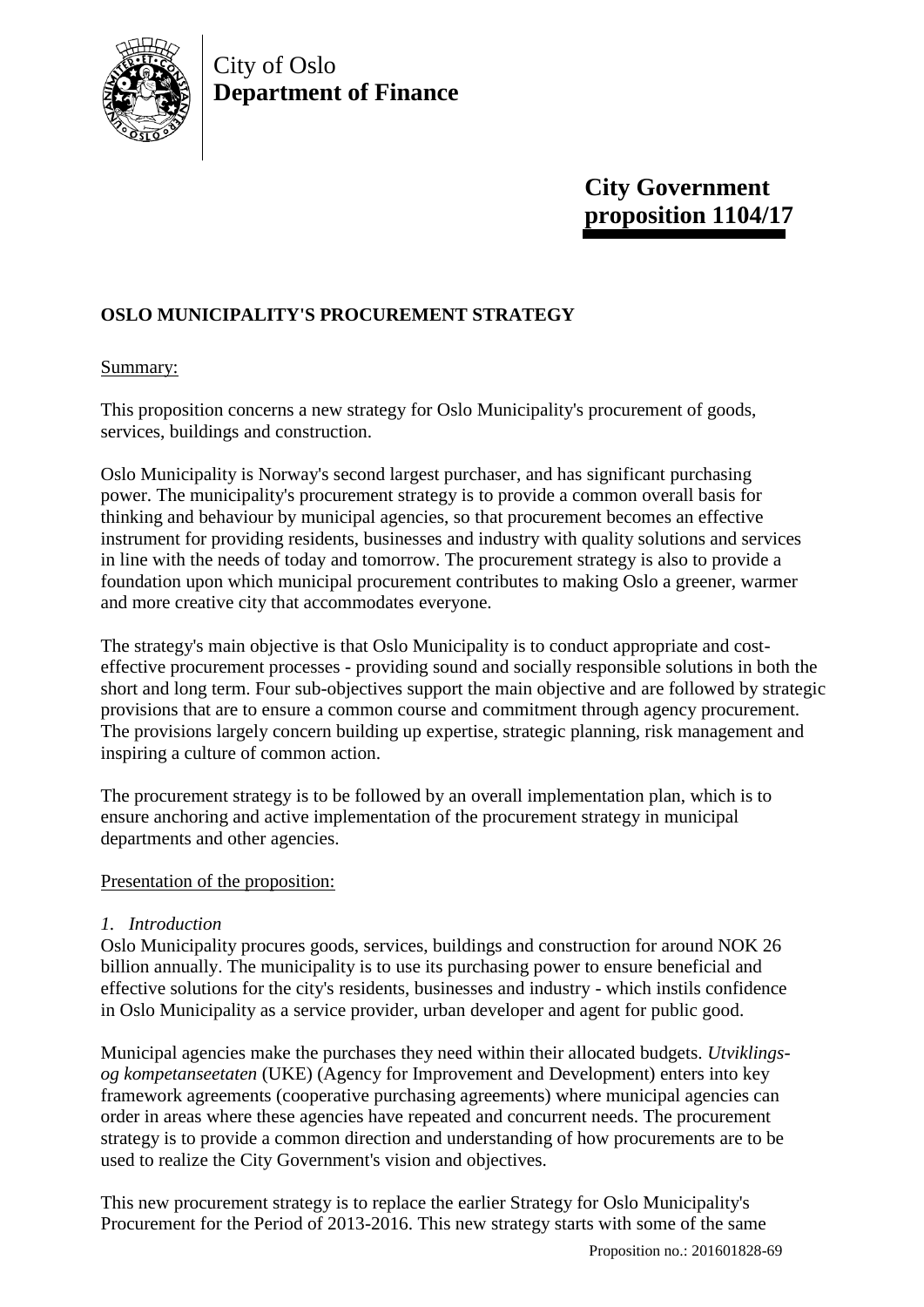challenges as previous strategies - such as the need for innovative procurement processes and cultivating a sense of social responsibility - yet with strategic provisions which are linked much closer to the City Government's vision of a greener, warmer and more creative city. The earlier strategy included both strategic provisions and measures to achieve various goals. Moreover, it had the added stipulation that all municipal agencies were to prepare local action plans for the procurement area. This requirement for preparing local action plans is also included in the Instructions for Organizational Management. In line with the principle of trust-based management, the requirement for local action plans has not been pursued in the new procurement strategy. The requirement will also be removed from the organizational management instructions following the adoption of the new procurement strategy. The new procurement strategy provides only overall strategic provisions for achieving the City Government's vision and goals. The new strategy proposes that the agencies themselves create agency-specific strategies and/or take actions as needed.

The law and regulations concerning public procurement contain detailed requirements for the implementation of procurement processes. The Instructions for Organizational Management clarify these requirements for agency managers regarding more concrete activities that are to ensure that procurement is used strategically to reach the goals of the municipality. The municipal procurement strategy together with the organizational management instructions constitute the municipality's own general framework in the procurement area.

Managerial anchoring, strategic planning, ordering skills and expertise as well as inspiring a culture of common action are central to the procurement strategy. Municipal agency managers must lead the pack as strategists and instil a culture of right action in procurement work. Managers are to make sure that they have sufficient strategic and professional skills to make a stand in this undertaking. They must also focus on the future and be the driving force for cultivating proficiency and building a culture that encourages right choices throughout the entire organization. They must ensure that their agency continuously works towards better ordering and procurement proficiency, expertise in assessing risks and making sound decisions in the procurement process, increased digital maturity, a greater degree of teamwork across sectors and disciplines as well as an increased willingness to rethink working methods and possibilities.

The procurement strategy is to ensure effective and innovation-friendly procurement processes that meet the needs of today, while taking future needs into account. In order for procurement to be successful, the municipality must become better at mapping what the real needs are today and how these needs can develop in the future.

Public procurement is an important instrument of commercial policy. The room for opportunity in procurement regulations must be given more attention - not least how procurement processes can be implemented to promote innovation and important social considerations. The municipality must involve residents, research communities as well as businesses and industry to a greater degree in its plans and daily operations. The municipality must unite and exploit the strengths within it, the supplier market as well as the creative, non-profit and volunteer sectors to make the city, businesses and industry as well as municipal services smarter and more userfriendly, inclusive and sustainable. The municipality must listen to, challenge and invite dialogue, interaction and innovation. Good ideas must be presented, tested and put into practice.

#### *2. New procurement strategy*

Oslo Municipality is a large and complex organization, where different agencies have different responsibilities and tasks. The procurement strategy is to, as far as possible, safeguard what is common for these agencies in procurement. The strategy is to ensure that the whole of Oslo Municipality - in spite of its great complexity - pulls in the same direction and works towards common goals.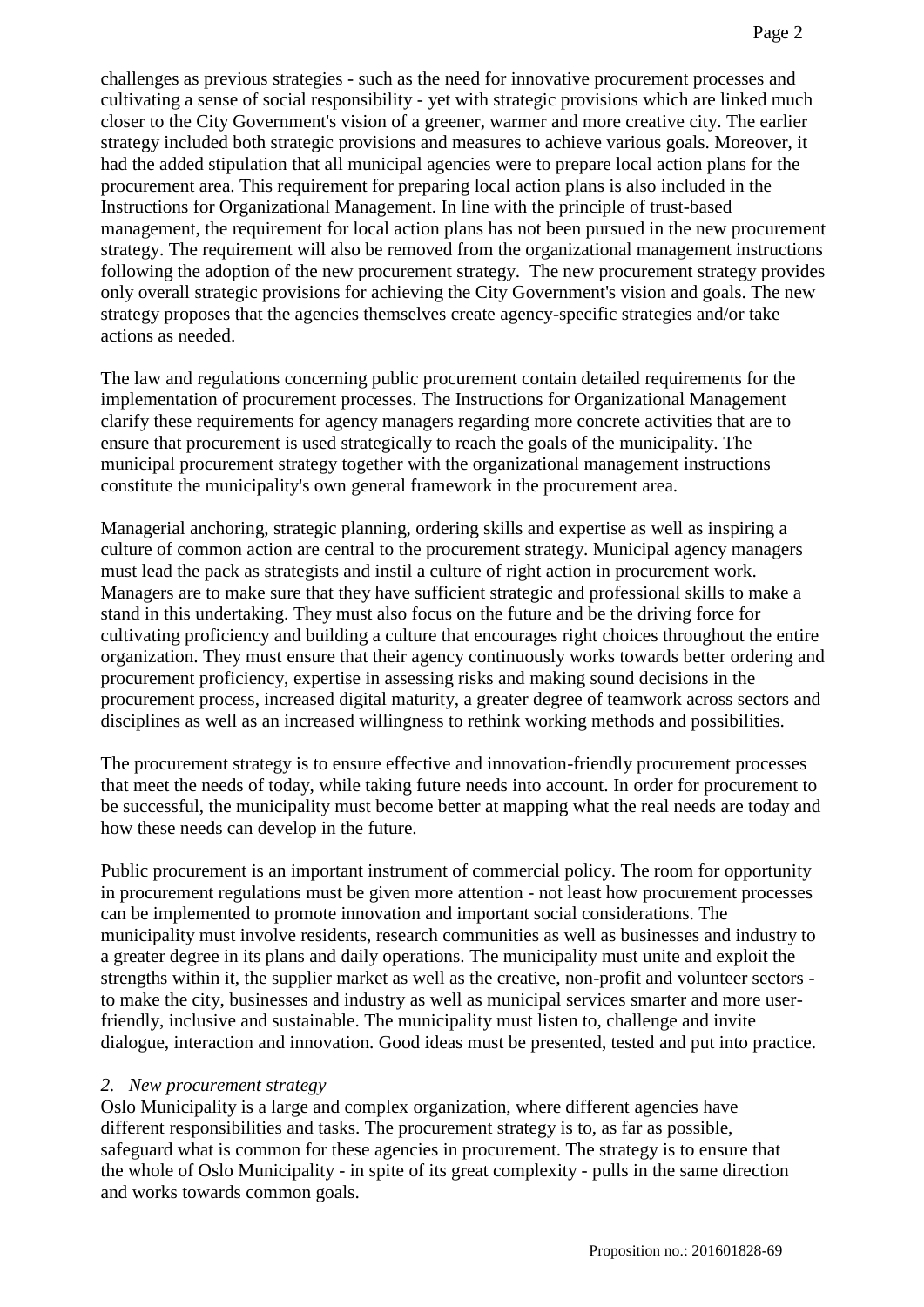The procurement strategy has one main objective and four sub-objectives that support the main objective. Each sub-objective is followed by strategic provisions. The provisions function so as to ensure that agencies procure sound and socially responsible solutions in line with the City Government's vision and objectives.

The strategic provisions included in this strategy are not intended to be exhaustive instructions for municipal agencies for procurement. Nor is there any concrete recipe for how agencies are to implement the provisions in practice, how they are to be prioritized within the framework of their agency and within their own area of responsibility, or who is to perform the specific tasks. The provisions function so as to provide a general road map to ensure that all agencies within Oslo Municipality obtain procurements in line with a common vision and aims, and that all procurement activities in Oslo Municipality pull in a common direction.

In line with the principle of trust-based administration and management, it is up to each agency to assign the correct priorities for its procurement within its own area of responsibility.

### **The strategy's main objective**

The strategy's main objective is that Oslo Municipality is to conduct appropriate and costeffective procurement processes - providing sound and socially responsible solutions in both the short and long term. The strategy has the following sub-objectives:

- **Sub-objective 1** Oslo Municipality's procurements are to effectively contribute to providing residents, businesses and industry with solutions and services in line with the needs of today and tomorrow.
- **Sub-objective 2** Oslo Municipality's procurements are to make Oslo greener.
- **Sub-objective 3** Oslo Municipality's procurements are to make Oslo a warmer city that accommodates everyone.
- **Sub-objective 4** Oslo Municipality's procurements are to make Oslo a more creative city.

Oslo Municipality's procurement strategy appears in its entirety in resolution point 1 in this proposition.

*2.1. Oslo Municipality's procurements are to effectively contribute to providing residents, businesses and industry with solutions and services in line with the needs of today and tomorrow.*

### *2.1.1. Clarification of needs*

A proper needs analysis is to be the basis for all procurement. It's the users who have firsthand knowledge of their needs. Successful needs fulfilment requires that agencies acquire this knowledge of the real needs of end users viewed from the users' points of view, whether they are residents, employees, businesses, industry or others. Agencies must ensure that there are reliable processes that ensure that the person ordering understands what the users themselves think they need - and what expectations users have of the municipality.

The users can also have valuable input for how their needs can develop in the long term and what can be improved upon. In this way, the users can stimulate better needs fulfilment, new thinking and innovation.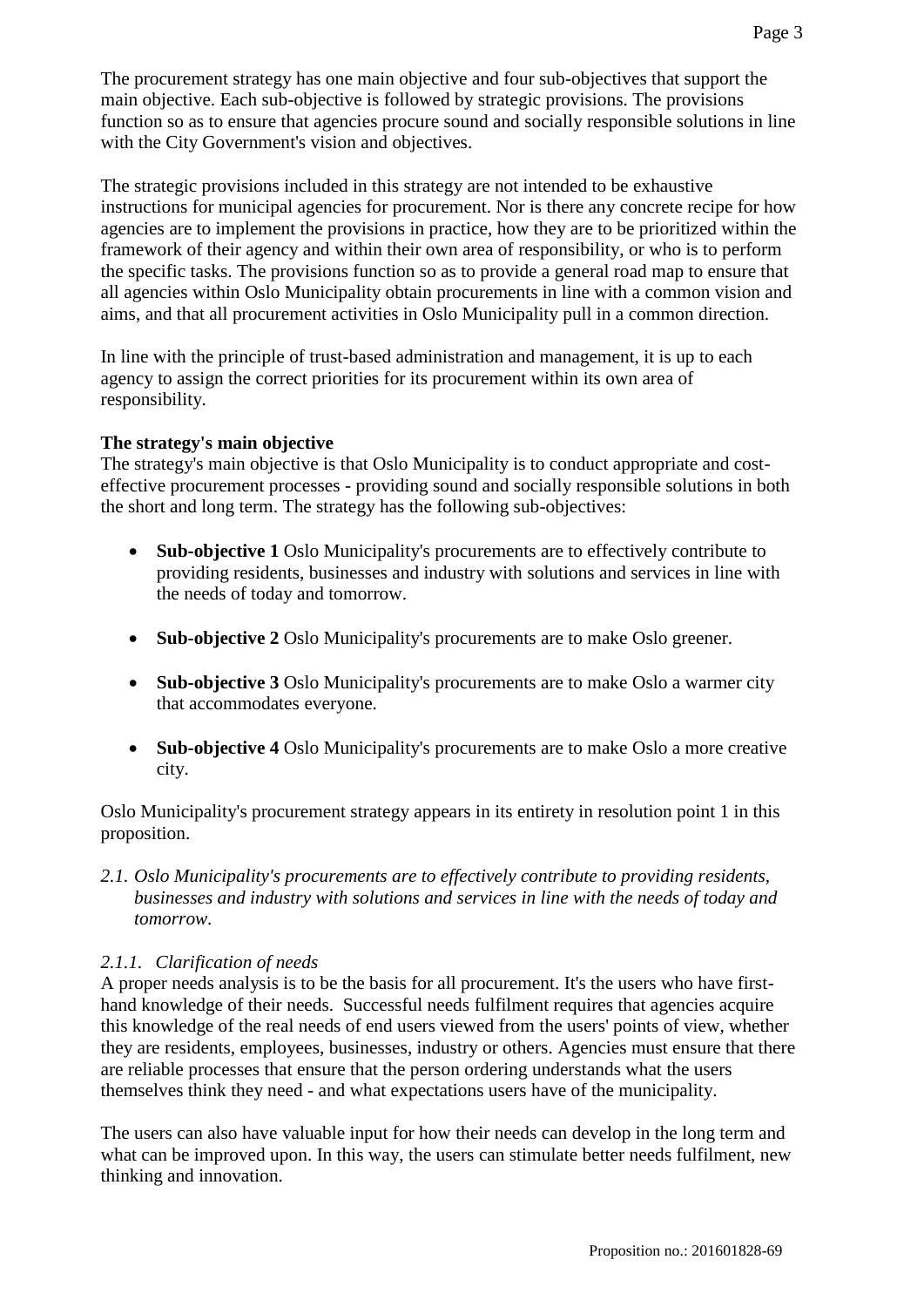In order for users' knowledge to gain a real impact, users must be involved as early as possible in the procurement process. The earlier users are involved, the greater the possibility that users' input can effectively contribute to a better outcome. Dialogue with users can be implemented in various ways. If a procurement is to meet the needs of many, user involvement can happen through asking a sample of users or businesses/industry which represent common interests. In cases where procurement is intended to meet the needs of individual users, it is necessary to involve each user individually, or possibly relatives/caretakers, if the user is unable to attend to his or her own interests.

## *2.1.2. Strategic planning*

To be able to conduct suitable and cost-effective procurement processes that provide sound and socially responsible solutions in the short and long term, municipal agencies must ensure that, in the planning, implementation and follow-up phases of a procurement process, sufficient strategic, professional and legal expertise is brought to bear and developed further. This requires the correct degree of strategic and professional procurement maturity, both by municipal department heads and procurement officers.

Oslo Municipality's procurements are to be planned, implemented and followed up in a way that ensures effective needs fulfilment as well as processes that engender trust. A contract strategy for the individual procurement is to be prepared early in the planning phase - and then adapted according to the importance, scope and complexity of the acquisition.

A contract strategy includes assessments related to resources and proficiency requirements, choosing a procurement procedure, the tendering process and the desired number of suppliers, contract type, contractual terms and how the contract is to be followed up and concluded in a manner that ensures smooth and satisfactory transition to any new supplier. A contract strategy is also to include an assessment of how requirements set out in the tendering process contribute to affecting stable delivery and the overall risk picture of each procurement.

A contract strategy must also ensure that considerations for the climate, environment, universal design, information security, innovation and social conditions are given sufficient weight. In addition, contract strategies must provide risk assessments and critical success factors so that management is given a sound decision-making basis and the procurement process facilitates good outcomes in both the short and long term. A contract strategy must also make it clear how the agency intends to handle any possible risks.

### *2.1.3. Ordering expertise*

Competent ordering skills are an important prerequisite for there not being any major discrepancies between what is needed and what is delivered. A lack of ordering proficiency can cause serious consequences for those affected by unsatisfactory deliveries and solutions, unnecessary costs and reduced confidence in the municipality as a purchaser and an agent for public good.

A procurement process is never successful unless the procurement meets the need. The specification for the procurement must be based on the needs assessment and take into account the risk assessments and success criteria that have been used as a basis.

The individual agency must have a solid understanding of how requirements set out in the tendering process affect the risk picture and needs fulfilment. One prerequisite for a good risk assessment is knowledge of the market situation. To know the best way of approaching the market to meet needs in the best possible way, the person ordering must have an adequate understanding of the conditions that may affect the delivery's quality, impact and price in both the short and long term. The person ordering must also have knowledge of how different decisions in a procurement process can affect these circumstances. If deliveries are to be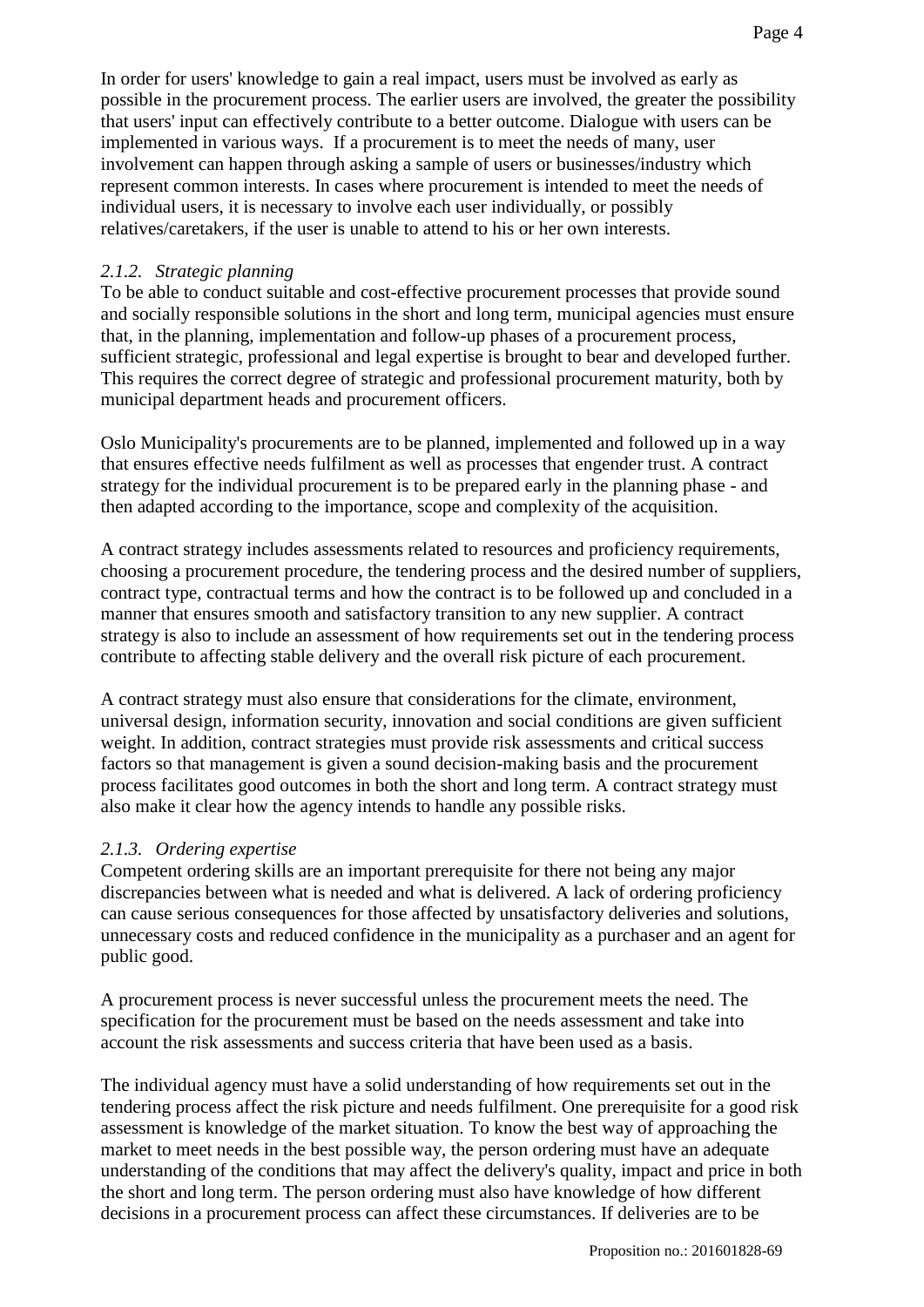made over time, the fact that needs and risks may change must also be taken into account and that deliveries must be adapted along the way during a contract period.

A description of the objectives for the procurement and the needs it is to meet must be formulated in such a manner that encourages the supplier market to employ its specialist expertise to come up with the smartest solutions to meet the needs. The person ordering must also have an awareness of how the choice of procurement procedure, contract, specification, qualification requirements and tendering criteria influences the risk and outcome of a procurement process.

#### *2.1.4. Involvement of users and collaboration across sectors and disciplines and with research environments and businesses/industry*

To gain knowledge and insight into various matters of decisive importance for the outcome of the procurement process, both in the short and long term, the municipality must initiate dialogue and interaction across municipal agencies - and with users, other public actors, research communities, non-profit organizations as well as commercial businesses and industry.

Where the municipality faces complex challenges, people with different areas of expertise and professional experience must work together towards common goals. Such an obligation should come forth in the relevant documents that govern major complex procurements, and must also be a topic of dialogue among management. Meeting venues must be arranged and facilitated for networks and arenas for sharing knowledge and experience between different actors that can help enhance the opportunities for more successful procurement processes.

*2.1.5. Managerial anchoring and building up an expertise base and a culture of right action* To be able to use procurement mindfully and strategically to realize the City Government's ambitions and goals, the municipality must not only gain insight into what the real needs are, but also know how to exploit the opportunities available in order to meet them. It is necessary to raise awareness among managers and employees - both about political ambitions and how procurement can be used to realize ambitions and goals.

Having the right expertise and sufficient resources are essential for carrying out cost-effective and community-friendly procurement processes, resulting in a suitable and effective fulfilment of both short- and long-term needs. It is the responsibility of management to ensure that procurement is conducted with the help of the appropriate professional and strategic expertise, and that sufficient and relevant resources are incorporated in the different phases of the procurement process.

The vision of a greener, warmer and more creative city that accommodates everyone, which this strategy is based on, is to create a culture of visionary, innovative thinking and forwardlooking attitudes throughout the organization. A culture that challenges familiar ideas about working methods, cooperative partners and solutions must be nurtured, which will ensure active exploitation of the opportunities in procurement regulations. Procurement of futureoriented, innovative solutions may involve a higher risk than purchases from off the shelf. Agency managers and procurement officers must have solid strategic and professional procurement skills in order to take mindful and thought-out risks in procurement areas that need innovation.

This type of journey of change requires coordination and teamwork among agencies, as well as sharing experience and networking in order to raise skill levels. The procurement environments must be linked at an early stage with the relevant professional expertise for the procurement area in question. This requires proper planning. It also requires constructive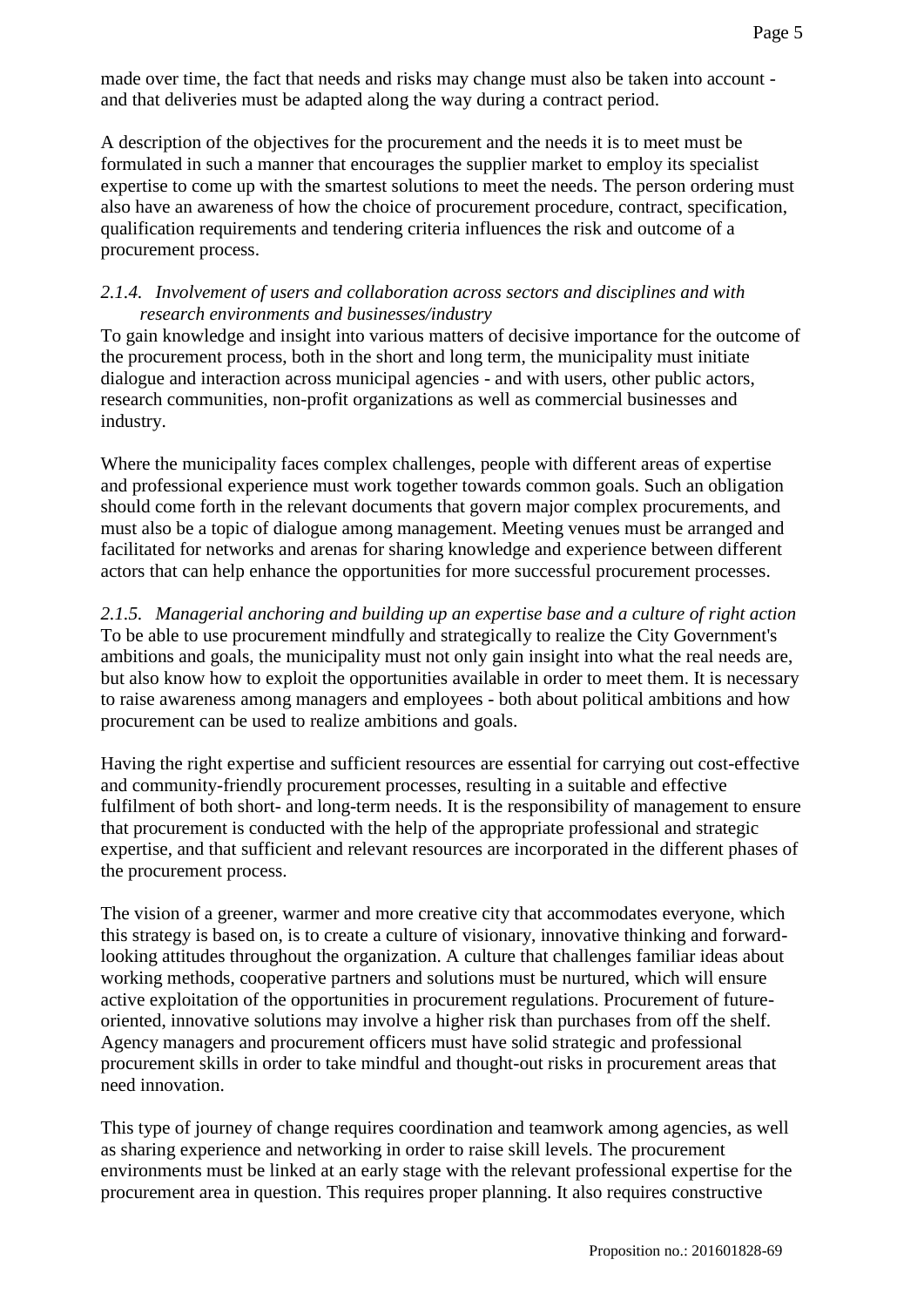communication and teamwork across departments and agencies, as well as a culture and attitudes that will facilitate a productive dialogue between them.

## *2.1.6. Standardization*

Oslo Municipality must provide standardized common solutions where municipal agencies have similar and repeated needs, which are best and most efficiently met through such solutions. This can contribute to the simplification of work processes for both the municipality and suppliers, to better overall solutions for the municipality, as well as the municipality being able to make use of economies of scale to a greater degree. Oslo Municipality has a large volume of orders with little strategic significance, but which due to their size, require significant resources from individual agencies. Standardized common solutions can help individual agencies to concentrate more on what is strategically important for the agency.

Important focus areas for this are the further development of specifications for purpose-built buildings, municipal-wide framework agreements for purchases (cooperative purchases) where the municipal agencies have similar and repeated needs, standard contracts for the purchase of goods, services and construction work, standard contracts for the municipal leasing of premises, the preparation of common overall routines and templates for contract follow-up as well as other useful common templates and tools.

The municipality enters into a large number of rental leases annually, and leases out premises for several hundred million NOK a year. There is no central body in the municipality responsible for formulating rental contracts. Individual municipal agencies are therefore left to themselves to negotiate with professional leasing agents, who very often insist on using their own lessor-friendly contracts. This leads to, among other things, the risk of contracts having a lack of balance of financial risk between lessor and lessee, as well as a lack of emphasis on environmental and climate considerations. Homogeneous and thoroughlyprepared demands that are in line with policy provisions will make it easier for the municipality to act uniformly and will strengthen the municipality's position in the rental market. Therefore, standard templates, checklists and other e-tools for municipal leasing of premises are to be formulated and improved upon.

New areas for standardization must be continuously assessed, to contribute to the goals of the municipality being achieved more efficiently with less resources, to strengthen the municipality's position in the market and to achieve better outcomes for the municipality as a whole.

# *2.2. Procurement as a powerful instrument for a greener city*

Oslo Municipality is to use procurement as a powerful instrument in accelerating the green shift, climate goals and circular economic thinking. This requires procurement processes that strengthen the competitiveness of climate and environmentally-friendly solutions that leave a minimal environmental footprint, have quality based on high expectations, a long lifespan and ample opportunities for re-purposing.

Oslo Municipality is to be a demanding customer, which through dialogue, teamwork and collaboration challenges the supplier market for innovation and realignment to create a greener, more sustainable and future-oriented community for city life, businesses and industry.

*2.3. Procurement as a powerful instrument for a warmer city - that accommodates everyone* Oslo Municipality's procurements are to contribute to a warmer city with room for everyone. The municipality is to create a safe environment and contribute to a meaningful and worthwhile life for all Oslo residents, regardless of their challenges and needs.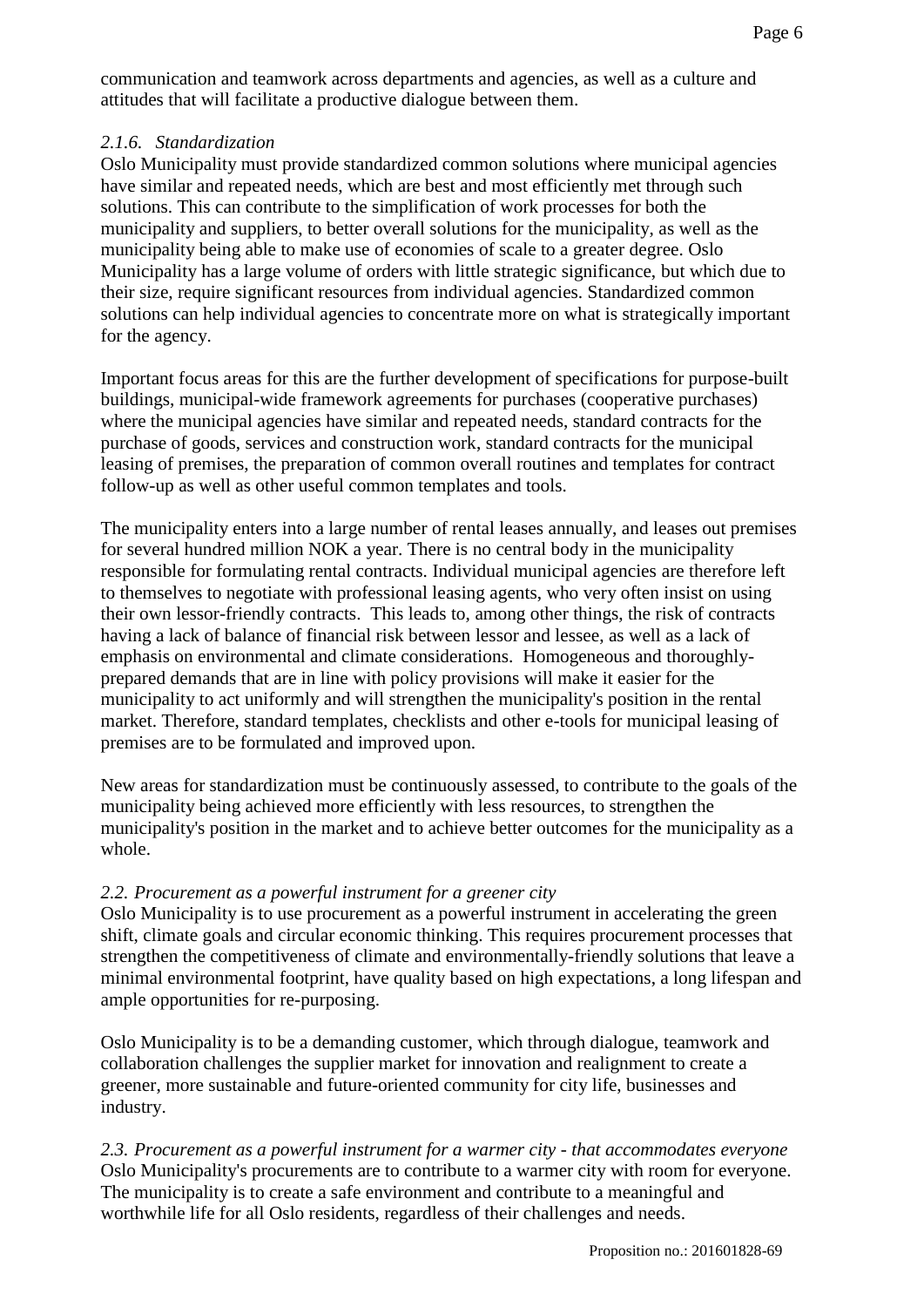Procurement is to be used mindfully to help develop and offer accessible, differentiated and user-friendly services to the city's population. Everyone - regardless of background, status or physical and mental attributes - is to be given the opportunity to live a life with as much independence and meaning as possible. In order to succeed in the goal of municipal services meeting the actual needs of users, the municipality must provide for true user involvement. In order for users' needs to be met in the best possible way, the users' own perceptions of what is needed must be taken seriously. For procurement for individual users, these users must be involved both in the clarification of needs, in the design of specifications and in evaluating the bids.

The municipality's procurement processes are to be implemented such that anyone who contributes to the fulfilment of contracts for the municipality has an acceptable wage and working conditions. In exposed areas, municipal departments and agencies should consider developing agency-specific measures tailored to the characteristics of the agency, for example to reduce unnecessary use of part-time workers or sub-suppliers in exposed industries (including those not covered by the Oslo Model). It is important that prices be considered based on the fact that the bid is realistic in terms of sound operation, the seriousness of the requirements met and other minimum requirements as stated in the tender documents.

The municipality is not to deal with suppliers who can be associated with violations of fundamental human rights, ILO's core conventions or international law that Norway is subject to through UN resolutions.

#### *2.4. Procurement as a powerful instrument for a more creative city*

Oslo Municipality's procurements are to be used as an instrument for a more creative city. Oslo residents are among the world's most digitally proficient users and expect smart digital solutions when interacting with the municipality. Oslo is to be the leading municipality in terms of digital solutions and the use of welfare technology. Oslo Municipality is to be a motor for technological development, innovation and value creation. New technologies and smart solutions are to be put to use to accelerate the green shift, streamline work processes, improve the services we offer and create new markets for the city's businesses and industry.

To succeed in this work, the municipality must use procurement as an instrument to provide innovative solutions that meet the needs of today and tomorrow for those who are going to use what is procured. This is dependent on the municipality collaborating with the city's research and knowledge intensive communities, social entrepreneurs, creative sectors as well as innovative environments within the volunteer sector and businesses and industry. This also requires the early involvement of users to reveal needs and discuss opportunities. In addition, close dialogue with the supplier market is necessary to conduct procurement processes that convey needs and stimulate new thinking and innovation.

#### *3. Implementation plan*

The procurement strategy will be followed by an overall implementation plan, which will ensure the anchorage and implementation of the procurement strategy in the municipal departments and the municipality's other agencies. The plan is to be prepared by the Department of Finance, in collaboration with the Office of the Governing Mayor and the Department of Business and Ownership. Appropriate measurement indicators for the procurement strategy will also be prepared.

The Department of Finance has a coordinating responsibility for following up implementation and compliance with the strategy. In line with the principle of trust-based administration and management, it is appropriate that the agencies themselves define any agency-specific strategic provisions and relevant measures in the procurement area in line with aims,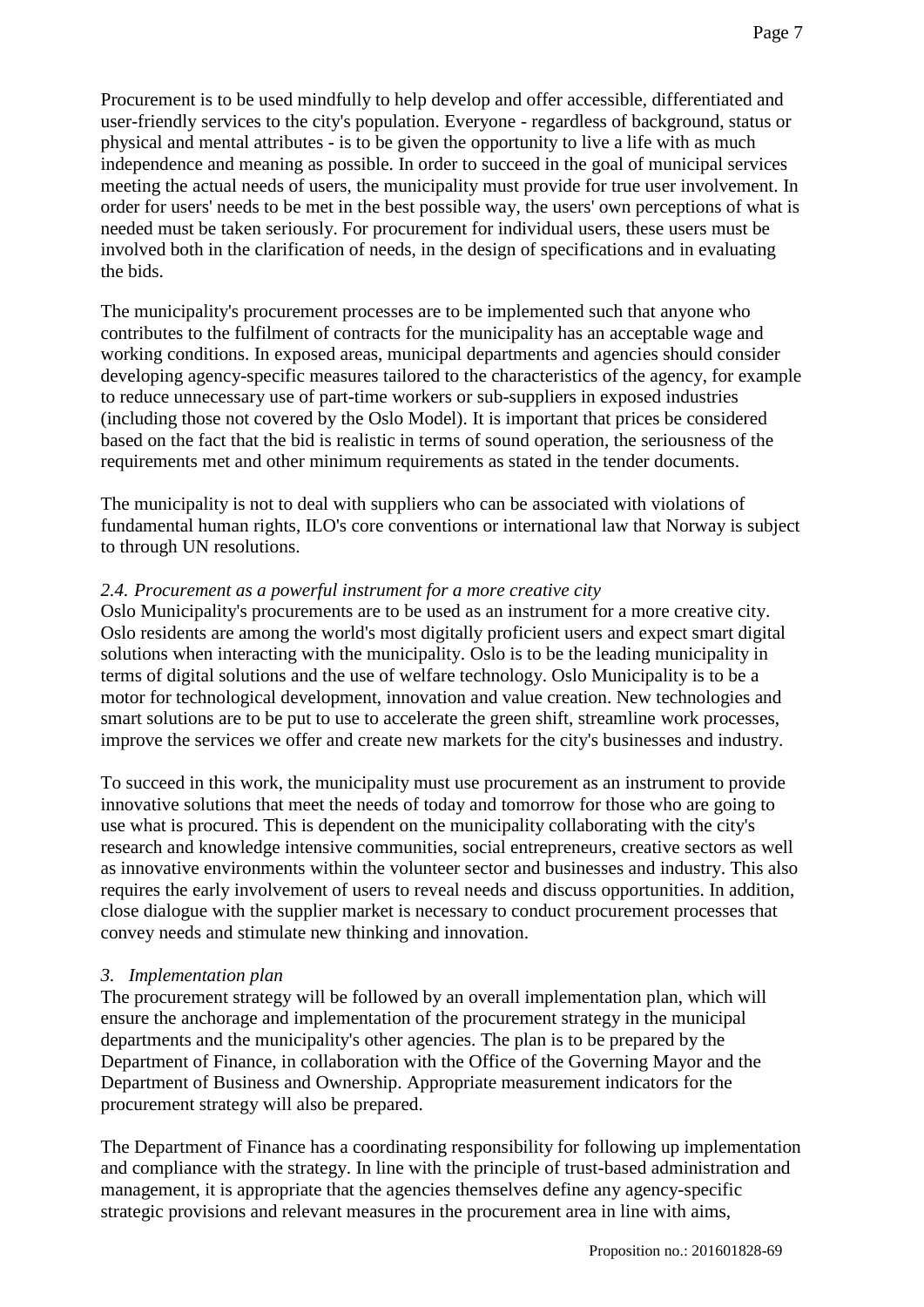provisions and what is otherwise stated in the procurement strategy. These are to be based on a risk assessment. They are to be adapted to the agency's areas of responsibility while contributing to the achievement of the objectives of the municipality as a whole. The responsibility for carrying out regular risk assessments and preparing appropriate measures is delegated to agency managers.

In addition, the individual municipal departments are to monitor the implementation of the strategy in subordinate agencies through ordinary agency management.

# *4. Operationalization of the procurement strategy - guide for the strategy*

UKE is to prepare a guide that gives concrete examples of how the new procurement strategy can be operationalized in municipal agencies. Both the procurement strategy and the guide are to be available digitally and easily navigated. The guide is to be user-friendly and provide relevant practical information.

### *5. Involvement*

The municipality's procurement strategy has been created through the involvement of both internal and external actors.

Through dialogue and work meetings (workshops), the City Government has involved municipal departments and agencies in preparing the new procurement strategy. The input that was conveyed during work meetings focused primarily on topics such as ordering skills, stronger managerial anchorage, innovation and social responsibility. Considerable input was also linked to the structure, degree of detail and the composition of the procurement strategy. The input has helped to form a foundation for further work on the strategy.

A draft of the procurement strategy has also been sent out for review and comment to a number of external actors, which include volunteer organizations, small, medium and large businesses, workforce organizations and others. Several of the organizations that gave input emphasized the importance of focusing on booking skills, social responsibility, including wages and working conditions, and universal design in municipal procurement. Much of the input was suggestions for clarification of the wording in the strategy. Relevant input has been incorporated to the degree that it did not already appear in the wording.

### *6. City Government's assessment*

It is important that Oslo Municipality uses its significant purchasing power as a means for realizing the municipality's ambitions and goals. The municipality's procurement strategy will ensure common overall thinking and behaviour so that municipal procurement of goods, services, buildings and construction can be an effective instrument in providing residents, businesses and industry with quality solutions and services in line with the needs of today and tomorrow. The procurement strategy provisions will also provide the basis for municipal procurement being a powerful tool in realizing the City Government's vision of a greener, warmer and more creative city that accommodates everyone. The overall implementation plan will be important to ensure the establishment of arenas and the implementation of activities that can facilitate necessary managerial anchoring, cultivating proficiency and building a culture that encourages right choices throughout.

#### *Laws and regulations, earlier resolutions*

The new procurement strategy for Oslo Municipality replaces *Consolidated Procurement Strategy for Oslo Municipality for the Period 2013-2016*, adopted by the City Government on 04/04/2013.

In City Government proposition 1070/15, Instructions for Agency Management in Oslo Municipality that was adopted by the City Government on 02/07/2015, item 5.5 gives various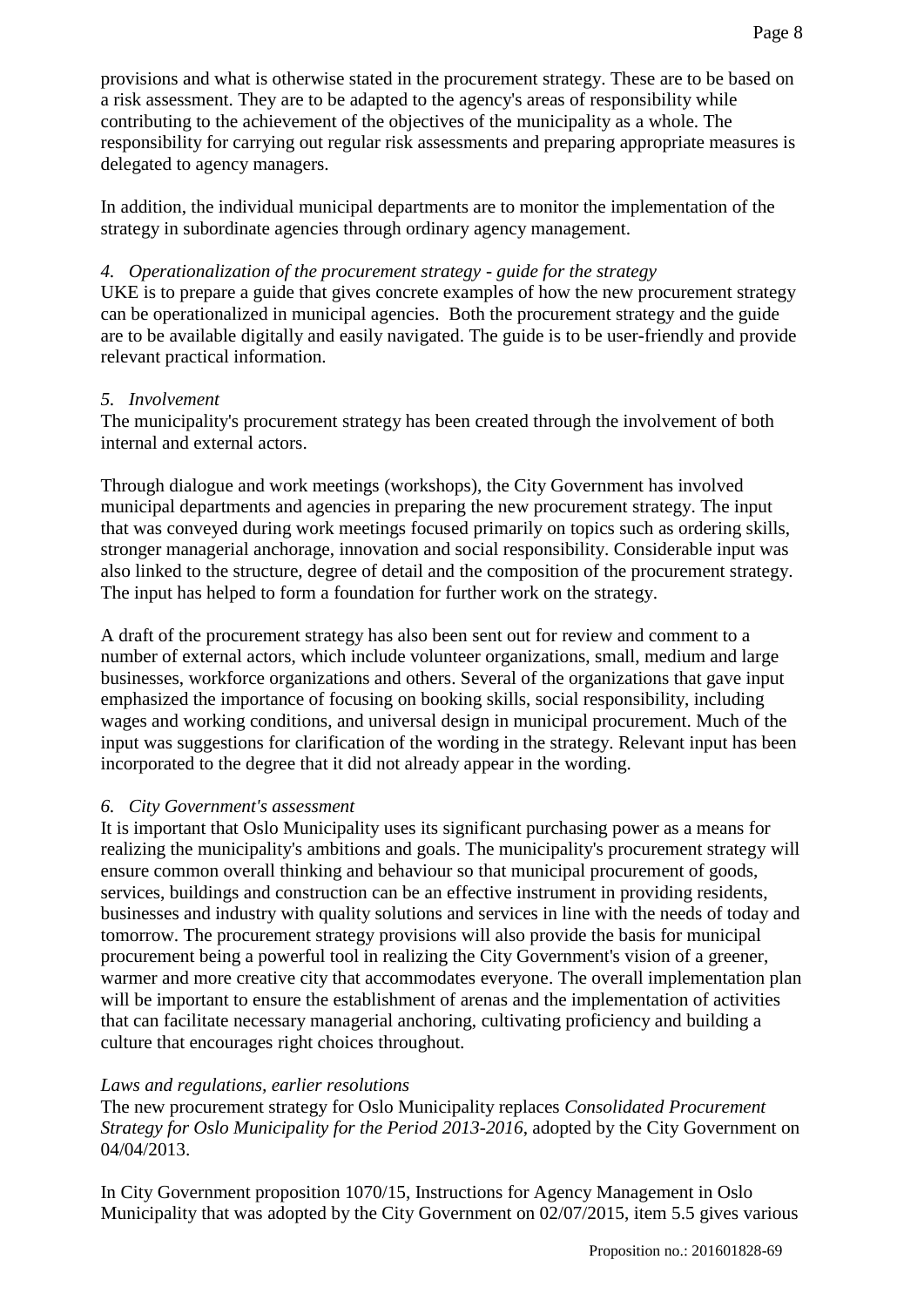instructions to municipal agency managers that are to ensure that agencies use procurement strategically to reach the goals of the municipality.

#### *Economic and administrative consequences*

As a starting point, municipal agencies must follow the procurement strategy's provisions within adopted budgets.

#### *Qualification to make decisions*

The City Government is delegated authority to adopt regulations that deal with supportive functions for the administration, in accordance with the "Regulations for the City Government" section 3-1 last paragraph, adopted in City Government proposition 65/16 on 02/03/2016. The new procurement strategy is regarded as classified under this.

#### *Reporting scheme*

Reporting on the most important initiatives and their outcomes will be included in the City Government's annual report. No additional, ongoing reporting to the City Government is planned.

The Department of Finance recommends to the City Government that the following resolutions be adopted:

1. The City Government adopts the following procurement strategy for Oslo Municipality:

#### *Main objective*

**Oslo Municipality is to conduct appropriate and cost-effective procurement processes which deliver sound and socially responsible solutions in both the short and long term.** 

#### *Sub-objective 1*

**Oslo Municipality's procurements are to effectively contribute to providing residents, businesses and industry with solutions and services in line with the needs of today and tomorrow.** 

#### *Strategic provisions*

- The municipality is to acquire knowledge of the real needs of end users from the users' points of view, whether they are residents, employees, businesses, industry or others for whom the procurements are made. A clarification of needs must form the basis of what is being sought after in a tender.
- The municipality is to ensure that there are reliable processes that ensure that the person ordering understands what the users themselves think they need - and what expectations users have of the municipality.
- The municipality is to conduct innovation-friendly procurement processes, based on needs, using dialogue and the most open and functional requirements as active instruments, and challenge the supplier market to come up with new and better solutions.
- In all major procurements, a verifiable risk assessment must be made for the type of expertise the procurement process must be provided in order to achieve a good outcome in both the short and long term.
- Various types of expertise-building measures are to be offered, aimed at various roles and areas of expertise in municipal procurement.
- Arenas for networking, dialogue and interaction between employees who have a role in municipal procurement are to be established.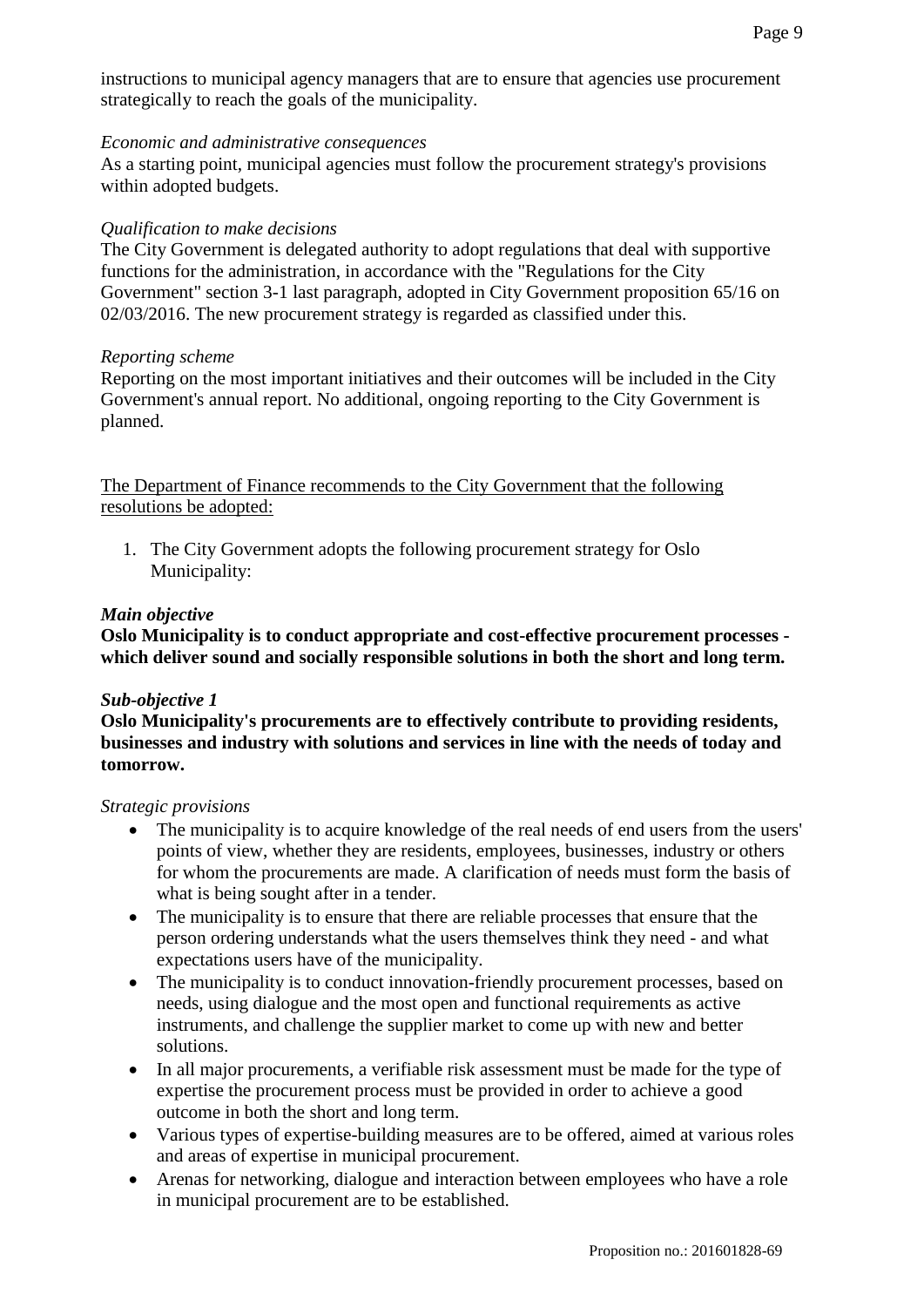- The municipality is to implement measures to build expertise in ordering in strategically important procurement areas, such as ICT, buildings and construction, transportation, health and care services and waste collection.
- The municipality is to further develop the use of various digital tools to streamline and improve all phases of municipal procurement processes.
- The municipality is to continue to enter into cooperative purchasing agreements, where municipal agencies have repeated and concurrent needs, and where this provides opportunities for favourable economic and social benefits.
- Where this can provide quality solutions to more complex challenges, the planning and execution of procurement activities is to provide for collaboration and the sharing of expertise across sectors and disciplines.
- The municipality is to ensure a continuous development of standard contractual terms for the municipal purchase of goods, services, buildings and construction - to meet new societal challenges with thought-out, accurate and municipal-wide requirements.
- The municipality should, as far as possible, avoid reliance on one single supplier in areas that are of crucial importance to the community.
- The municipality is not to get involved with long-term contractual relationships that reduce the municipality's flexibility, unless this is of crucial importance for ensuring security and stability in services offered to people from vulnerable groups.
- The municipality's need to retain or develop the necessary expertise in ordering, as well as the ability to influence suppliers to drive innovation and service development of use to the community, should be included in the assessment of whether the municipality is to run operations itself or purchase services.
- In order to gain expertise, experience and strengthen the work of providing residents and businesses with solutions and services in line with needs of today and tomorrow, the municipality is to retrieve and share experiences from other countries and participate in international cooperation.
- The municipality will also participate in projects in Europe that can help develop good methods for innovative procurement processes that reduce the risks associated with such procurement.

# *Sub-objective 2*

# **Oslo Municipality's procurements are to make Oslo a greener city.**

*Strategic provisions*

- In the planning of all procurements, the municipality is to aim at becoming an emissions-free city as a starting point.
- The municipality is to make a stand for continually increased recycling, re-purposing and sharing. Arrangements are to be made for the greatest possible re-purposing and recycling of materials.
- The municipality is to make use of category management to increase the portion of sustainable materials as well as organic food and beverages.
- The municipality is to calculate the cost of delivery from a life-cycle perspective. Climate and environmental impact as well as the use of resources throughout the entire lifespan - from production, consumption and to the disposal phase - is to be included as far as possible in the calculation, and provisions are to be set out for which solutions are chosen.
- The municipality is to develop green rental leases for municipal leasing of premises. As a main rule, the premises must satisfy low energy levels by 2020 and passive house levels or the equivalent from 2020.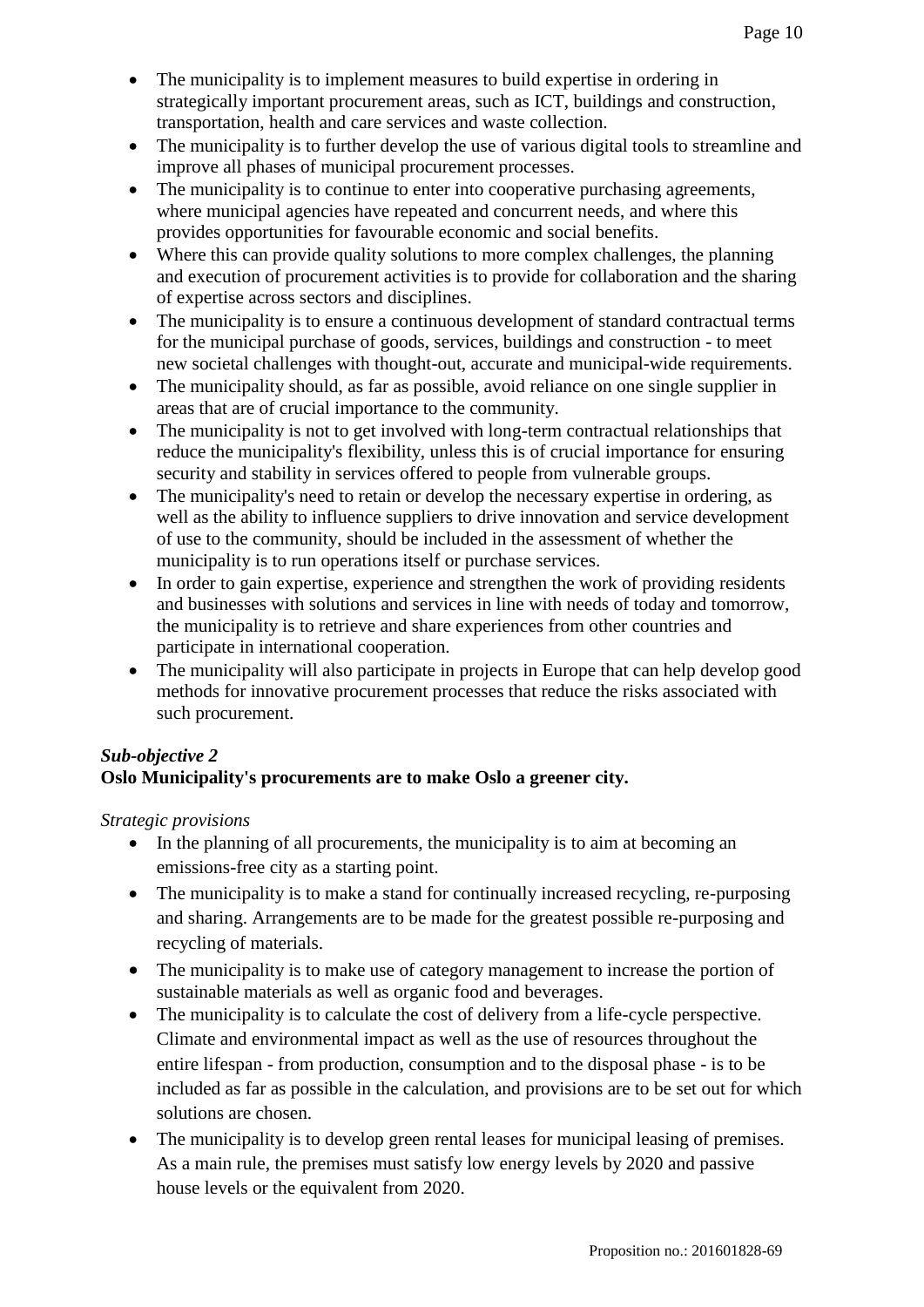- The municipality is to prioritize transportation based on zero emissions or biofuels for all travel under municipal auspices or service-related – and be an active driving force finding renewable solutions where they don't exist today.
- All renewable fuels used are to meet the EU's sustainability criteria for biofuels as a minimum. No biofuels based on palm oil or by-products of palm oil production are to be used.
- Vehicles and construction machinery used in connection with performing work for Oslo Municipality are to have zero emission technology as a main rule. Procurement that opens for the use of other technology is to be specifically justified in the contract strategy. For vehicles and machines where zero emissions is not an option, biofuels (preferably biogas) is to be used.
- The municipality's own new buildings are to have the Passive House Plus standard as a main rule.
- The municipality is to assess whether bio-plastics are to be required, as this can provide positive and more environmentally friendly solutions/products.
- Municipal agencies are not to procure tropical timber, wood or products based on tropical wood unless there are reliable approval schemes that can ensure that the timber or wood originates from sustainable and legal harvests.

# *Sub-objective 3*

# **Oslo Municipality's procurements are to make Oslo a warmer city that accommodates everyone.**

*Strategic provisions*

- Municipal services are to be adapted to the resources and needs of those who need services and assistance in their daily lives in order to have a worthwhile and meaningful life situation.
- The distinctive features of health and social services are to be maintained through procurement in those areas - in accordance with users' needs for stability, integrity, an experience of mastery, accessibility and a comprehensive offer of service and development of service content.
- In procurement of health and social services for persons in need of security and continuity of service, the municipality is to initiate long-term cooperation with suppliers, including long-term contracts that provide stability for both users and suppliers.
- The municipality is to develop specifications with an emphasis on universal design in several areas, so that the city's arenas can be used by everyone and that anyone who needs municipal services, buildings and city spaces can easily use them.
- The municipality is to continuously assess, develop and follow up measures to ensure safe and orderly wage and working conditions, counteract social dumping and combat labour crime in municipal building, construction and risk-related service contracts. The municipality is also to use international networks to contribute to an increased focus in this area.
- Oslo Municipality must work actively to ensure that the municipality's global supply chains safeguard fundamental human rights, ILO core conventions and international rules that Norway is subject to through UN resolutions.
- In areas where the municipality is not to run its own operations, procurement processes are to be conducted so that non-profit suppliers - or where there are relevant social entrepreneurs - can come to the fore with their expertise.
- The municipality is to use category management to increase the portion of fair-trade products.